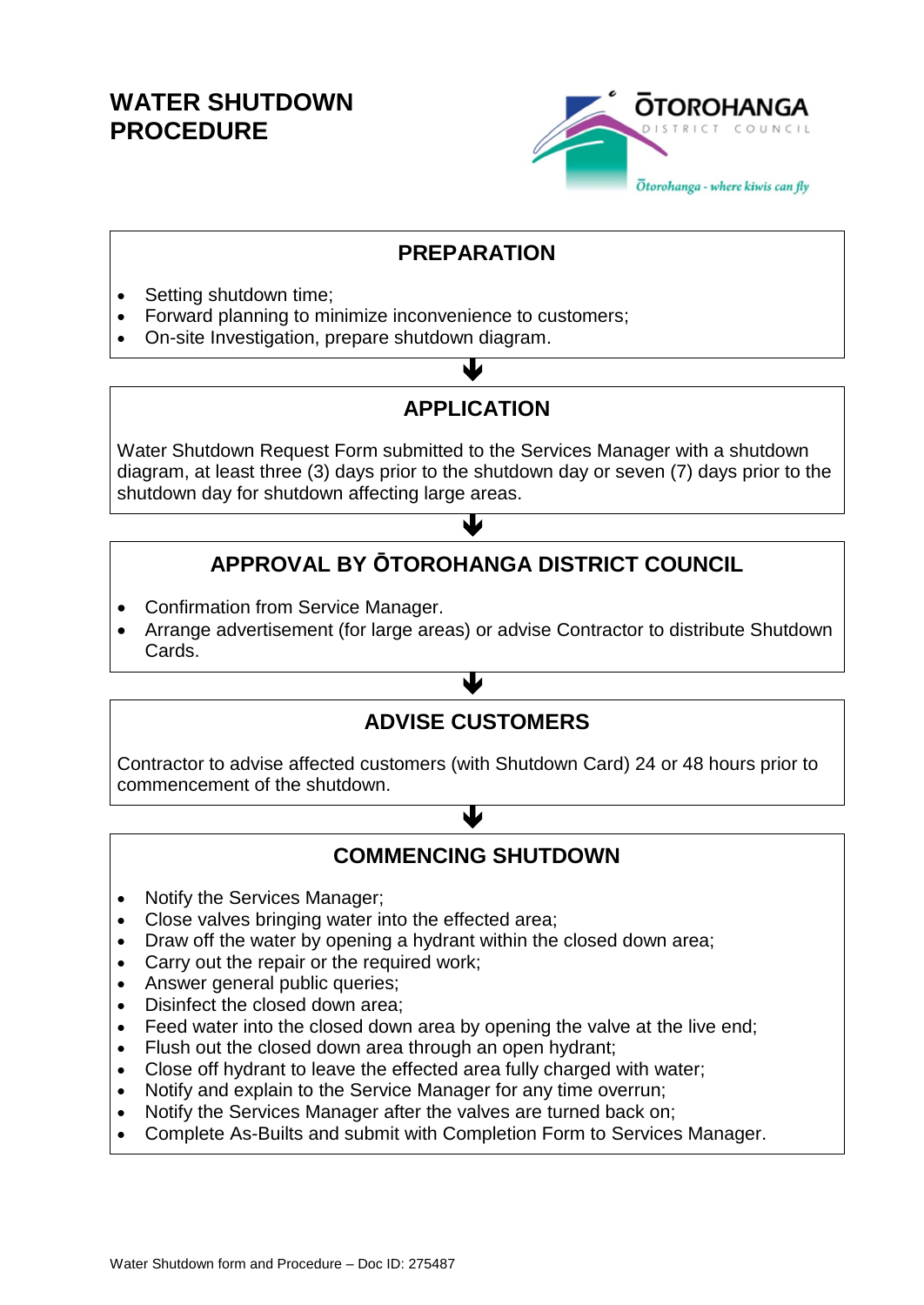## **WATER SHUTDOWN REQUEST FORM**



| <b>CONTRACTOR TO COMPLETE</b>   |                                                                                                                       |  |  |  |  |
|---------------------------------|-----------------------------------------------------------------------------------------------------------------------|--|--|--|--|
| Company:                        |                                                                                                                       |  |  |  |  |
| Name:                           |                                                                                                                       |  |  |  |  |
| Email:                          |                                                                                                                       |  |  |  |  |
| <b>DETAILS OF SHUTDOWN</b>      |                                                                                                                       |  |  |  |  |
| Date of shutdown:               |                                                                                                                       |  |  |  |  |
| Time:                           | 10.00am to 12:00pm OR 1:00pm to 3:00pm                                                                                |  |  |  |  |
| Location (area affected):       | <u> 1980 - Johann Barbara, martxa alemaniar argametar a martxa a shekara a shekara a shekara a shekara a shekara</u>  |  |  |  |  |
| Reason for shutdown:            | ,我们也不会有什么。""我们的人,我们也不会有什么?""我们的人,我们也不会有什么?""我们的人,我们也不会有什么?""我们的人,我们也不会有什么?""我们的人                                      |  |  |  |  |
|                                 | No <sub>L</sub><br>N/A<br>Yes $\Box$<br>Are new lines tested and disinfected to ODC approval:                         |  |  |  |  |
|                                 |                                                                                                                       |  |  |  |  |
|                                 | Valves have been checked for access and operation by: __________________________                                      |  |  |  |  |
|                                 |                                                                                                                       |  |  |  |  |
| Delivery date:                  |                                                                                                                       |  |  |  |  |
| <b>Contractor's Supervisor:</b> | <u> 1989 - Johann John Stein, markin sanadi a shekara 1989 - An an tsarani a shekara 1989 - An an tsarani a sheka</u> |  |  |  |  |
| Phone No:                       |                                                                                                                       |  |  |  |  |
|                                 | ATTACH PLAN DETAILING MAINS AND VALVES AFFECTED                                                                       |  |  |  |  |

| <b>OTOROHANGA DISTRICT COUNCIL TO COMPLETE</b>                                        |                                                                                                                  |  |  |  |  |
|---------------------------------------------------------------------------------------|------------------------------------------------------------------------------------------------------------------|--|--|--|--|
| Highlighted plan showing mains and services to be affected:                           | Yes $\Box$ No $\Box$                                                                                             |  |  |  |  |
| Approved Contractor and contact details provided:                                     | Yes $\Box$ No $\Box$                                                                                             |  |  |  |  |
|                                                                                       |                                                                                                                  |  |  |  |  |
|                                                                                       |                                                                                                                  |  |  |  |  |
|                                                                                       |                                                                                                                  |  |  |  |  |
|                                                                                       |                                                                                                                  |  |  |  |  |
|                                                                                       |                                                                                                                  |  |  |  |  |
| Time and date approved:                                                               |                                                                                                                  |  |  |  |  |
| Shutdown Card required:                                                               | 24 / 48 hours notice (select 1)                                                                                  |  |  |  |  |
|                                                                                       | Public notification requirements: when the control of the control of the control of the control of the control o |  |  |  |  |
| <b>APPROVED SHUTDOWN FORM TO BE EMAILED TO CONTRACTOR</b><br><b>PRIOR TO SHUTDOWN</b> |                                                                                                                  |  |  |  |  |